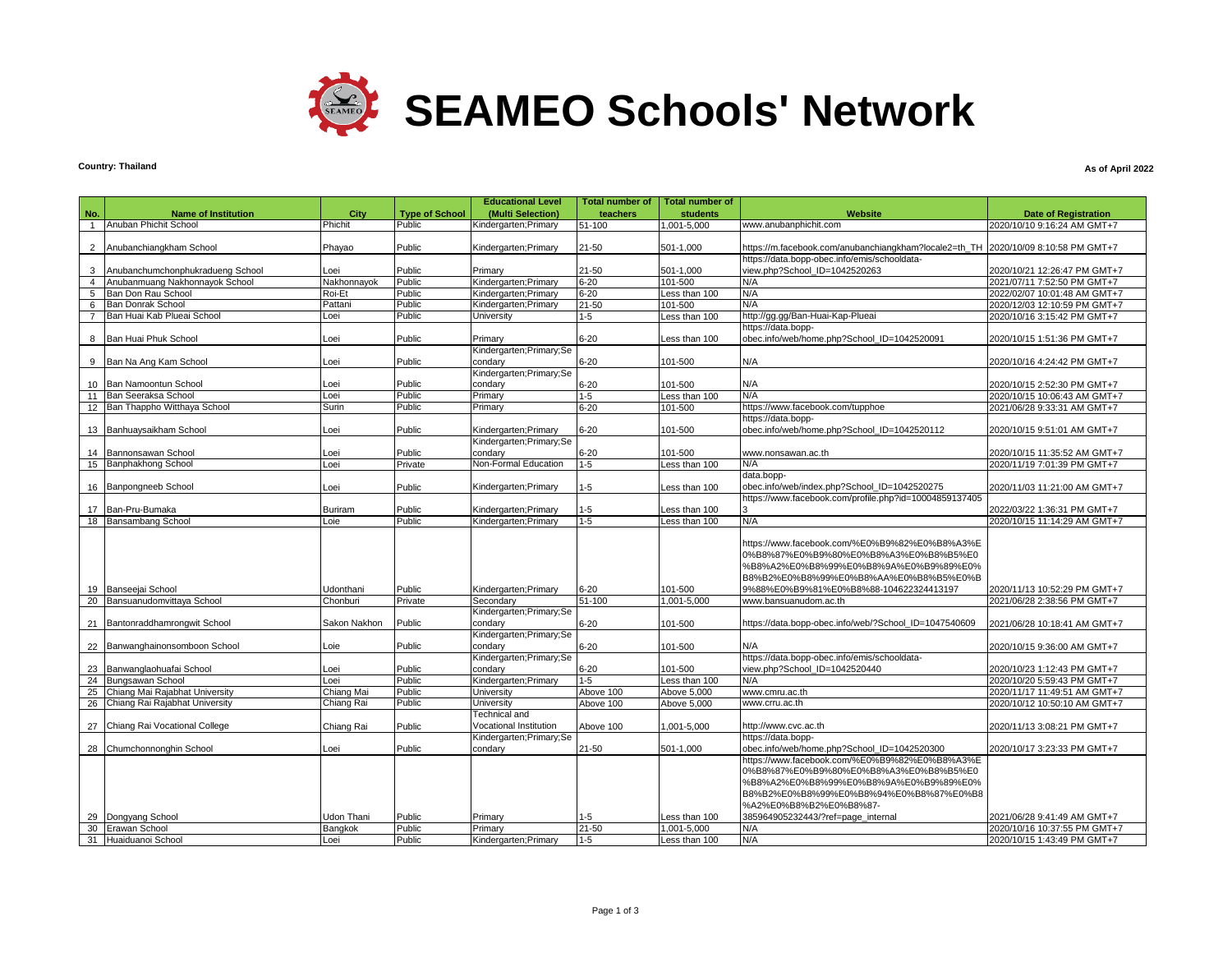

### **Country: Thailand**

### **As of April 2022**

| No.<br><b>Name of Institution</b><br>City<br><b>Type of School</b><br>(Multi Selection)<br>teachers<br><b>students</b><br>Website<br><b>Date of Registration</b><br><b>Technical</b> and<br>32<br>Kalasin<br>Private<br>Vocational Institution<br>51-100<br>501-1,000<br>4/20/2022 10:24:53 AM GMT+7<br>Khaowong Technical College<br>www.kwtc.ac.th<br>Kindergarten; Primary; Se<br>https://data.bopp-<br>$6 - 20$<br>101-500<br>Public<br>obec.info/web/home.php?School_ID=1039760284<br>33<br>Khokmoungprachasan School<br>Nongbualumphu<br>condarv<br>2021/06/28 3:27:56 PM GMT+7<br>Public<br>Lampang Rajabhat University<br><b>University</b><br>Above 100<br>Above 5,000<br>www.lpru.ac.th<br>2020/12/24 6:03:33 PM GMT+7<br>34<br>Lampang<br>35<br>Mahavajiravudh Songkhla School<br>Public<br>Above 100<br>1,001-5,000<br>2020/12/05 9:51:10 AM GMT+7<br>Songkhla<br>Secondary<br>www.mask.ac.th<br>Public<br>Above 100<br>1,001-5,000<br>2020/10/11 1:28:00 PM GMT+7<br>36<br>Mattayontrakanphuetphon school<br>Ubonratchathani<br>Secondary<br>www.mtk.ac.th<br>Matthayom Wat Nairong School<br><b>Bangkok</b><br>Public<br>1,001-5,000<br>www.nairong.ac.th<br>2021/07/30 6:45:29 PM GMT+7<br>37<br>Secondary<br>51-100<br>Technical and<br>Nakhon Phanom Technical College<br>Nakhon Phanom<br>Public<br>Vocational Institution<br>38<br>Above 100<br>$001 - 5000$<br>www.nkptch.ac.th<br>2020/12/09 1:36:27 PM GMT+7<br>Nakhon Si<br>39 Nakhon Si Thammarat Rajabhat University<br>Thammarat<br>Primary; University<br>Public<br>1,001-5,000<br>www.nstru.ac.th<br>2020/11/16 11:32:43 AM GMT+7<br>Above 100<br>Ubon<br>Ratchathani<br>Public<br>$6 - 20$<br>40 Narinukun International Programme<br>Secondary<br>www.nip.narinukun.ac.th<br>Less than 100<br>2020/10/17 7:23:42 PM GMT+7<br>Technical and<br>Nawamintrachutit Industrial and Community College<br>Bangkok<br>Public<br>Vocational Institution<br>51-100<br>http://www.nwm.ac.th<br>41<br>501-1,000<br>2020/12/15 GMT+7<br>Naknon Sawan<br>Public<br>51-100<br>2020/10/11 10:27:41 AM GMT+7<br>42<br>Nongbua School<br>Secondary<br>1,001-5,000<br>http://nongbua.ac.th/obec/<br>Nongbualamphu<br>Public<br>43 Nongbuapittayakarn School<br>Province<br>Secondary<br>1,001-5,000<br>www.buapit.ac.th<br>2020/12/04 9:14:25 AM GMT+7<br>Above 100<br>https://www.facebook.com/%E0%B9%82%E0%B8%A3%E<br>0%B8%87%E0%B9%80%E0%B8%A3%E0%B8%B5%E0<br>%B8%A2%E0%B8%99%E0%B8%9A%E0%B9%89%E0%<br>B8%B2%E0%B8%99%E0%B8%AB%E0%B8%99%E0%B8<br>%AD%E0%B8%87%E0%B8%9B%E0%B8%B2%E0%B8%<br>94%E0%B8%9F%E0%B8%B2%E0%B8%99-<br>%E0%B8%AA%E0%B8%9E%E0%B8%9B%E0%B9%80%<br>E0%B8%A5%E0%B8%A2-2-<br>$1 - 5$<br>Nongpadfarn School<br>Public<br>Less than 100<br>103620774739191/?ref=page_internal<br>2020/10/14 10:35:53 PM GMT+7<br>44<br>Loei<br>Primary<br>Nonsomboon School<br>Kindergarten; Primary<br>$6 - 20$<br>45<br>Loei<br>Public<br>101-500<br>www.loei2.go.th<br>2020/10/22 10:32:14 AM GMT+7<br>Technical and<br>Nonthaburi Technical College<br>Public<br>Vocational Institution<br>21-50<br>http://www.technicnon.ac.th/<br>46<br>Nonthaburi<br>1,001-5,000<br>2020/11/10 5:02:31 PM GMT+7<br>Panitan Dekdee School<br>$21 - 50$<br>101-500<br>47<br>Ayutthaya<br>Private<br>Kindergarten; Primary<br>www.panitandekdee.com<br>2020/12/03 4:13:00 PM GMT+7<br>Ubon<br>Kindergarten; Primary; Se<br>Ratchathani<br>Public<br>48<br>Pathumwittayakorn School<br>condary<br>51-100<br>1,001-5,000<br>patumwit.ac.th<br>2021/06/24 2:12:48 PM GMT+7<br>Public<br>Patiuwittaya School<br>Yasothon<br>Secondary<br>$21 - 50$<br>501-1.000<br>N/A<br>2021/06/24 4:02:37 PM GMT+7<br>49<br>Technical and<br>Public<br>Pattani Technical College<br>Pattani<br>Vocational<br>www.technictani.ac.th<br>50<br>Above 100<br>001-5,000,<br>2020/10/09 4:03:12 PM GMT+7<br>Public<br>Phayaophitthayakhom<br>Phayao<br>Secondary<br>Above 100<br>1.001-5.000<br>www.ppk.ac.th<br>2021/06/24 1:26:28 PM GMT+7<br>51<br>Technical and<br>Public<br>Phitsanulok Vocational College<br>Phitsanulok<br>Vocational Institution<br>001-5,000<br>www.plvc.ac.th<br>2020/12/14 10:01:23 AM GMT+7<br>52<br>Above 100<br>Technical and<br>Phuket Vocational College<br>Phuket<br>Public<br>Vocational Institution<br>1.001-5.000<br>http://www.phuketvc.ac.th/<br>Above 100<br>2020/11/16 6:14:29 PM GMT+7<br>53<br>Public<br>54<br>Pibulsongkram Rajabhat University<br>Phitsanulok<br>Above 100<br>Above 5,000<br>2020/10/09 4:10:28 PM GMT+7<br>University<br>www.psru.ac.th<br>55<br>Prachinratsadorn Amroong School<br>Prachinburi<br>Above 100<br>1,001-5,000<br>Public<br>Secondary<br>https://www.pra.ac.th/<br>2022/02/11 3:14:07 PM GMT+7<br>56 Rajaprajanugroh 43 Songkhla School<br>Public<br>2021/06/18 2:26:10 PM GMT+7<br>Songkhla<br>Primary; Secondary<br>51-100<br>501-1,000<br>www.rpg43.com<br>Ubon |  |  | <b>Educational Level</b> | <b>Total number of</b> | <b>Total number of</b> |  |
|-----------------------------------------------------------------------------------------------------------------------------------------------------------------------------------------------------------------------------------------------------------------------------------------------------------------------------------------------------------------------------------------------------------------------------------------------------------------------------------------------------------------------------------------------------------------------------------------------------------------------------------------------------------------------------------------------------------------------------------------------------------------------------------------------------------------------------------------------------------------------------------------------------------------------------------------------------------------------------------------------------------------------------------------------------------------------------------------------------------------------------------------------------------------------------------------------------------------------------------------------------------------------------------------------------------------------------------------------------------------------------------------------------------------------------------------------------------------------------------------------------------------------------------------------------------------------------------------------------------------------------------------------------------------------------------------------------------------------------------------------------------------------------------------------------------------------------------------------------------------------------------------------------------------------------------------------------------------------------------------------------------------------------------------------------------------------------------------------------------------------------------------------------------------------------------------------------------------------------------------------------------------------------------------------------------------------------------------------------------------------------------------------------------------------------------------------------------------------------------------------------------------------------------------------------------------------------------------------------------------------------------------------------------------------------------------------------------------------------------------------------------------------------------------------------------------------------------------------------------------------------------------------------------------------------------------------------------------------------------------------------------------------------------------------------------------------------------------------------------------------------------------------------------------------------------------------------------------------------------------------------------------------------------------------------------------------------------------------------------------------------------------------------------------------------------------------------------------------------------------------------------------------------------------------------------------------------------------------------------------------------------------------------------------------------------------------------------------------------------------------------------------------------------------------------------------------------------------------------------------------------------------------------------------------------------------------------------------------------------------------------------------------------------------------------------------------------------------------------------------------------------------------------------------------------------------------------------------------------------------------------------------------------------------------------------------------------------------------------------------------------------------------------------------------------------------------------------------------------------------------------------------------------------------------------------------------------------------------------------------------------------------------------------------------------------------------------------------------------------------------------------------------------------------------------------------------------------------------------------------------|--|--|--------------------------|------------------------|------------------------|--|
|                                                                                                                                                                                                                                                                                                                                                                                                                                                                                                                                                                                                                                                                                                                                                                                                                                                                                                                                                                                                                                                                                                                                                                                                                                                                                                                                                                                                                                                                                                                                                                                                                                                                                                                                                                                                                                                                                                                                                                                                                                                                                                                                                                                                                                                                                                                                                                                                                                                                                                                                                                                                                                                                                                                                                                                                                                                                                                                                                                                                                                                                                                                                                                                                                                                                                                                                                                                                                                                                                                                                                                                                                                                                                                                                                                                                                                                                                                                                                                                                                                                                                                                                                                                                                                                                                                                                                                                                                                                                                                                                                                                                                                                                                                                                                                                                                                                                       |  |  |                          |                        |                        |  |
|                                                                                                                                                                                                                                                                                                                                                                                                                                                                                                                                                                                                                                                                                                                                                                                                                                                                                                                                                                                                                                                                                                                                                                                                                                                                                                                                                                                                                                                                                                                                                                                                                                                                                                                                                                                                                                                                                                                                                                                                                                                                                                                                                                                                                                                                                                                                                                                                                                                                                                                                                                                                                                                                                                                                                                                                                                                                                                                                                                                                                                                                                                                                                                                                                                                                                                                                                                                                                                                                                                                                                                                                                                                                                                                                                                                                                                                                                                                                                                                                                                                                                                                                                                                                                                                                                                                                                                                                                                                                                                                                                                                                                                                                                                                                                                                                                                                                       |  |  |                          |                        |                        |  |
|                                                                                                                                                                                                                                                                                                                                                                                                                                                                                                                                                                                                                                                                                                                                                                                                                                                                                                                                                                                                                                                                                                                                                                                                                                                                                                                                                                                                                                                                                                                                                                                                                                                                                                                                                                                                                                                                                                                                                                                                                                                                                                                                                                                                                                                                                                                                                                                                                                                                                                                                                                                                                                                                                                                                                                                                                                                                                                                                                                                                                                                                                                                                                                                                                                                                                                                                                                                                                                                                                                                                                                                                                                                                                                                                                                                                                                                                                                                                                                                                                                                                                                                                                                                                                                                                                                                                                                                                                                                                                                                                                                                                                                                                                                                                                                                                                                                                       |  |  |                          |                        |                        |  |
|                                                                                                                                                                                                                                                                                                                                                                                                                                                                                                                                                                                                                                                                                                                                                                                                                                                                                                                                                                                                                                                                                                                                                                                                                                                                                                                                                                                                                                                                                                                                                                                                                                                                                                                                                                                                                                                                                                                                                                                                                                                                                                                                                                                                                                                                                                                                                                                                                                                                                                                                                                                                                                                                                                                                                                                                                                                                                                                                                                                                                                                                                                                                                                                                                                                                                                                                                                                                                                                                                                                                                                                                                                                                                                                                                                                                                                                                                                                                                                                                                                                                                                                                                                                                                                                                                                                                                                                                                                                                                                                                                                                                                                                                                                                                                                                                                                                                       |  |  |                          |                        |                        |  |
|                                                                                                                                                                                                                                                                                                                                                                                                                                                                                                                                                                                                                                                                                                                                                                                                                                                                                                                                                                                                                                                                                                                                                                                                                                                                                                                                                                                                                                                                                                                                                                                                                                                                                                                                                                                                                                                                                                                                                                                                                                                                                                                                                                                                                                                                                                                                                                                                                                                                                                                                                                                                                                                                                                                                                                                                                                                                                                                                                                                                                                                                                                                                                                                                                                                                                                                                                                                                                                                                                                                                                                                                                                                                                                                                                                                                                                                                                                                                                                                                                                                                                                                                                                                                                                                                                                                                                                                                                                                                                                                                                                                                                                                                                                                                                                                                                                                                       |  |  |                          |                        |                        |  |
|                                                                                                                                                                                                                                                                                                                                                                                                                                                                                                                                                                                                                                                                                                                                                                                                                                                                                                                                                                                                                                                                                                                                                                                                                                                                                                                                                                                                                                                                                                                                                                                                                                                                                                                                                                                                                                                                                                                                                                                                                                                                                                                                                                                                                                                                                                                                                                                                                                                                                                                                                                                                                                                                                                                                                                                                                                                                                                                                                                                                                                                                                                                                                                                                                                                                                                                                                                                                                                                                                                                                                                                                                                                                                                                                                                                                                                                                                                                                                                                                                                                                                                                                                                                                                                                                                                                                                                                                                                                                                                                                                                                                                                                                                                                                                                                                                                                                       |  |  |                          |                        |                        |  |
|                                                                                                                                                                                                                                                                                                                                                                                                                                                                                                                                                                                                                                                                                                                                                                                                                                                                                                                                                                                                                                                                                                                                                                                                                                                                                                                                                                                                                                                                                                                                                                                                                                                                                                                                                                                                                                                                                                                                                                                                                                                                                                                                                                                                                                                                                                                                                                                                                                                                                                                                                                                                                                                                                                                                                                                                                                                                                                                                                                                                                                                                                                                                                                                                                                                                                                                                                                                                                                                                                                                                                                                                                                                                                                                                                                                                                                                                                                                                                                                                                                                                                                                                                                                                                                                                                                                                                                                                                                                                                                                                                                                                                                                                                                                                                                                                                                                                       |  |  |                          |                        |                        |  |
|                                                                                                                                                                                                                                                                                                                                                                                                                                                                                                                                                                                                                                                                                                                                                                                                                                                                                                                                                                                                                                                                                                                                                                                                                                                                                                                                                                                                                                                                                                                                                                                                                                                                                                                                                                                                                                                                                                                                                                                                                                                                                                                                                                                                                                                                                                                                                                                                                                                                                                                                                                                                                                                                                                                                                                                                                                                                                                                                                                                                                                                                                                                                                                                                                                                                                                                                                                                                                                                                                                                                                                                                                                                                                                                                                                                                                                                                                                                                                                                                                                                                                                                                                                                                                                                                                                                                                                                                                                                                                                                                                                                                                                                                                                                                                                                                                                                                       |  |  |                          |                        |                        |  |
|                                                                                                                                                                                                                                                                                                                                                                                                                                                                                                                                                                                                                                                                                                                                                                                                                                                                                                                                                                                                                                                                                                                                                                                                                                                                                                                                                                                                                                                                                                                                                                                                                                                                                                                                                                                                                                                                                                                                                                                                                                                                                                                                                                                                                                                                                                                                                                                                                                                                                                                                                                                                                                                                                                                                                                                                                                                                                                                                                                                                                                                                                                                                                                                                                                                                                                                                                                                                                                                                                                                                                                                                                                                                                                                                                                                                                                                                                                                                                                                                                                                                                                                                                                                                                                                                                                                                                                                                                                                                                                                                                                                                                                                                                                                                                                                                                                                                       |  |  |                          |                        |                        |  |
|                                                                                                                                                                                                                                                                                                                                                                                                                                                                                                                                                                                                                                                                                                                                                                                                                                                                                                                                                                                                                                                                                                                                                                                                                                                                                                                                                                                                                                                                                                                                                                                                                                                                                                                                                                                                                                                                                                                                                                                                                                                                                                                                                                                                                                                                                                                                                                                                                                                                                                                                                                                                                                                                                                                                                                                                                                                                                                                                                                                                                                                                                                                                                                                                                                                                                                                                                                                                                                                                                                                                                                                                                                                                                                                                                                                                                                                                                                                                                                                                                                                                                                                                                                                                                                                                                                                                                                                                                                                                                                                                                                                                                                                                                                                                                                                                                                                                       |  |  |                          |                        |                        |  |
|                                                                                                                                                                                                                                                                                                                                                                                                                                                                                                                                                                                                                                                                                                                                                                                                                                                                                                                                                                                                                                                                                                                                                                                                                                                                                                                                                                                                                                                                                                                                                                                                                                                                                                                                                                                                                                                                                                                                                                                                                                                                                                                                                                                                                                                                                                                                                                                                                                                                                                                                                                                                                                                                                                                                                                                                                                                                                                                                                                                                                                                                                                                                                                                                                                                                                                                                                                                                                                                                                                                                                                                                                                                                                                                                                                                                                                                                                                                                                                                                                                                                                                                                                                                                                                                                                                                                                                                                                                                                                                                                                                                                                                                                                                                                                                                                                                                                       |  |  |                          |                        |                        |  |
|                                                                                                                                                                                                                                                                                                                                                                                                                                                                                                                                                                                                                                                                                                                                                                                                                                                                                                                                                                                                                                                                                                                                                                                                                                                                                                                                                                                                                                                                                                                                                                                                                                                                                                                                                                                                                                                                                                                                                                                                                                                                                                                                                                                                                                                                                                                                                                                                                                                                                                                                                                                                                                                                                                                                                                                                                                                                                                                                                                                                                                                                                                                                                                                                                                                                                                                                                                                                                                                                                                                                                                                                                                                                                                                                                                                                                                                                                                                                                                                                                                                                                                                                                                                                                                                                                                                                                                                                                                                                                                                                                                                                                                                                                                                                                                                                                                                                       |  |  |                          |                        |                        |  |
|                                                                                                                                                                                                                                                                                                                                                                                                                                                                                                                                                                                                                                                                                                                                                                                                                                                                                                                                                                                                                                                                                                                                                                                                                                                                                                                                                                                                                                                                                                                                                                                                                                                                                                                                                                                                                                                                                                                                                                                                                                                                                                                                                                                                                                                                                                                                                                                                                                                                                                                                                                                                                                                                                                                                                                                                                                                                                                                                                                                                                                                                                                                                                                                                                                                                                                                                                                                                                                                                                                                                                                                                                                                                                                                                                                                                                                                                                                                                                                                                                                                                                                                                                                                                                                                                                                                                                                                                                                                                                                                                                                                                                                                                                                                                                                                                                                                                       |  |  |                          |                        |                        |  |
|                                                                                                                                                                                                                                                                                                                                                                                                                                                                                                                                                                                                                                                                                                                                                                                                                                                                                                                                                                                                                                                                                                                                                                                                                                                                                                                                                                                                                                                                                                                                                                                                                                                                                                                                                                                                                                                                                                                                                                                                                                                                                                                                                                                                                                                                                                                                                                                                                                                                                                                                                                                                                                                                                                                                                                                                                                                                                                                                                                                                                                                                                                                                                                                                                                                                                                                                                                                                                                                                                                                                                                                                                                                                                                                                                                                                                                                                                                                                                                                                                                                                                                                                                                                                                                                                                                                                                                                                                                                                                                                                                                                                                                                                                                                                                                                                                                                                       |  |  |                          |                        |                        |  |
|                                                                                                                                                                                                                                                                                                                                                                                                                                                                                                                                                                                                                                                                                                                                                                                                                                                                                                                                                                                                                                                                                                                                                                                                                                                                                                                                                                                                                                                                                                                                                                                                                                                                                                                                                                                                                                                                                                                                                                                                                                                                                                                                                                                                                                                                                                                                                                                                                                                                                                                                                                                                                                                                                                                                                                                                                                                                                                                                                                                                                                                                                                                                                                                                                                                                                                                                                                                                                                                                                                                                                                                                                                                                                                                                                                                                                                                                                                                                                                                                                                                                                                                                                                                                                                                                                                                                                                                                                                                                                                                                                                                                                                                                                                                                                                                                                                                                       |  |  |                          |                        |                        |  |
|                                                                                                                                                                                                                                                                                                                                                                                                                                                                                                                                                                                                                                                                                                                                                                                                                                                                                                                                                                                                                                                                                                                                                                                                                                                                                                                                                                                                                                                                                                                                                                                                                                                                                                                                                                                                                                                                                                                                                                                                                                                                                                                                                                                                                                                                                                                                                                                                                                                                                                                                                                                                                                                                                                                                                                                                                                                                                                                                                                                                                                                                                                                                                                                                                                                                                                                                                                                                                                                                                                                                                                                                                                                                                                                                                                                                                                                                                                                                                                                                                                                                                                                                                                                                                                                                                                                                                                                                                                                                                                                                                                                                                                                                                                                                                                                                                                                                       |  |  |                          |                        |                        |  |
|                                                                                                                                                                                                                                                                                                                                                                                                                                                                                                                                                                                                                                                                                                                                                                                                                                                                                                                                                                                                                                                                                                                                                                                                                                                                                                                                                                                                                                                                                                                                                                                                                                                                                                                                                                                                                                                                                                                                                                                                                                                                                                                                                                                                                                                                                                                                                                                                                                                                                                                                                                                                                                                                                                                                                                                                                                                                                                                                                                                                                                                                                                                                                                                                                                                                                                                                                                                                                                                                                                                                                                                                                                                                                                                                                                                                                                                                                                                                                                                                                                                                                                                                                                                                                                                                                                                                                                                                                                                                                                                                                                                                                                                                                                                                                                                                                                                                       |  |  |                          |                        |                        |  |
|                                                                                                                                                                                                                                                                                                                                                                                                                                                                                                                                                                                                                                                                                                                                                                                                                                                                                                                                                                                                                                                                                                                                                                                                                                                                                                                                                                                                                                                                                                                                                                                                                                                                                                                                                                                                                                                                                                                                                                                                                                                                                                                                                                                                                                                                                                                                                                                                                                                                                                                                                                                                                                                                                                                                                                                                                                                                                                                                                                                                                                                                                                                                                                                                                                                                                                                                                                                                                                                                                                                                                                                                                                                                                                                                                                                                                                                                                                                                                                                                                                                                                                                                                                                                                                                                                                                                                                                                                                                                                                                                                                                                                                                                                                                                                                                                                                                                       |  |  |                          |                        |                        |  |
|                                                                                                                                                                                                                                                                                                                                                                                                                                                                                                                                                                                                                                                                                                                                                                                                                                                                                                                                                                                                                                                                                                                                                                                                                                                                                                                                                                                                                                                                                                                                                                                                                                                                                                                                                                                                                                                                                                                                                                                                                                                                                                                                                                                                                                                                                                                                                                                                                                                                                                                                                                                                                                                                                                                                                                                                                                                                                                                                                                                                                                                                                                                                                                                                                                                                                                                                                                                                                                                                                                                                                                                                                                                                                                                                                                                                                                                                                                                                                                                                                                                                                                                                                                                                                                                                                                                                                                                                                                                                                                                                                                                                                                                                                                                                                                                                                                                                       |  |  |                          |                        |                        |  |
|                                                                                                                                                                                                                                                                                                                                                                                                                                                                                                                                                                                                                                                                                                                                                                                                                                                                                                                                                                                                                                                                                                                                                                                                                                                                                                                                                                                                                                                                                                                                                                                                                                                                                                                                                                                                                                                                                                                                                                                                                                                                                                                                                                                                                                                                                                                                                                                                                                                                                                                                                                                                                                                                                                                                                                                                                                                                                                                                                                                                                                                                                                                                                                                                                                                                                                                                                                                                                                                                                                                                                                                                                                                                                                                                                                                                                                                                                                                                                                                                                                                                                                                                                                                                                                                                                                                                                                                                                                                                                                                                                                                                                                                                                                                                                                                                                                                                       |  |  |                          |                        |                        |  |
|                                                                                                                                                                                                                                                                                                                                                                                                                                                                                                                                                                                                                                                                                                                                                                                                                                                                                                                                                                                                                                                                                                                                                                                                                                                                                                                                                                                                                                                                                                                                                                                                                                                                                                                                                                                                                                                                                                                                                                                                                                                                                                                                                                                                                                                                                                                                                                                                                                                                                                                                                                                                                                                                                                                                                                                                                                                                                                                                                                                                                                                                                                                                                                                                                                                                                                                                                                                                                                                                                                                                                                                                                                                                                                                                                                                                                                                                                                                                                                                                                                                                                                                                                                                                                                                                                                                                                                                                                                                                                                                                                                                                                                                                                                                                                                                                                                                                       |  |  |                          |                        |                        |  |
|                                                                                                                                                                                                                                                                                                                                                                                                                                                                                                                                                                                                                                                                                                                                                                                                                                                                                                                                                                                                                                                                                                                                                                                                                                                                                                                                                                                                                                                                                                                                                                                                                                                                                                                                                                                                                                                                                                                                                                                                                                                                                                                                                                                                                                                                                                                                                                                                                                                                                                                                                                                                                                                                                                                                                                                                                                                                                                                                                                                                                                                                                                                                                                                                                                                                                                                                                                                                                                                                                                                                                                                                                                                                                                                                                                                                                                                                                                                                                                                                                                                                                                                                                                                                                                                                                                                                                                                                                                                                                                                                                                                                                                                                                                                                                                                                                                                                       |  |  |                          |                        |                        |  |
|                                                                                                                                                                                                                                                                                                                                                                                                                                                                                                                                                                                                                                                                                                                                                                                                                                                                                                                                                                                                                                                                                                                                                                                                                                                                                                                                                                                                                                                                                                                                                                                                                                                                                                                                                                                                                                                                                                                                                                                                                                                                                                                                                                                                                                                                                                                                                                                                                                                                                                                                                                                                                                                                                                                                                                                                                                                                                                                                                                                                                                                                                                                                                                                                                                                                                                                                                                                                                                                                                                                                                                                                                                                                                                                                                                                                                                                                                                                                                                                                                                                                                                                                                                                                                                                                                                                                                                                                                                                                                                                                                                                                                                                                                                                                                                                                                                                                       |  |  |                          |                        |                        |  |
|                                                                                                                                                                                                                                                                                                                                                                                                                                                                                                                                                                                                                                                                                                                                                                                                                                                                                                                                                                                                                                                                                                                                                                                                                                                                                                                                                                                                                                                                                                                                                                                                                                                                                                                                                                                                                                                                                                                                                                                                                                                                                                                                                                                                                                                                                                                                                                                                                                                                                                                                                                                                                                                                                                                                                                                                                                                                                                                                                                                                                                                                                                                                                                                                                                                                                                                                                                                                                                                                                                                                                                                                                                                                                                                                                                                                                                                                                                                                                                                                                                                                                                                                                                                                                                                                                                                                                                                                                                                                                                                                                                                                                                                                                                                                                                                                                                                                       |  |  |                          |                        |                        |  |
|                                                                                                                                                                                                                                                                                                                                                                                                                                                                                                                                                                                                                                                                                                                                                                                                                                                                                                                                                                                                                                                                                                                                                                                                                                                                                                                                                                                                                                                                                                                                                                                                                                                                                                                                                                                                                                                                                                                                                                                                                                                                                                                                                                                                                                                                                                                                                                                                                                                                                                                                                                                                                                                                                                                                                                                                                                                                                                                                                                                                                                                                                                                                                                                                                                                                                                                                                                                                                                                                                                                                                                                                                                                                                                                                                                                                                                                                                                                                                                                                                                                                                                                                                                                                                                                                                                                                                                                                                                                                                                                                                                                                                                                                                                                                                                                                                                                                       |  |  |                          |                        |                        |  |
|                                                                                                                                                                                                                                                                                                                                                                                                                                                                                                                                                                                                                                                                                                                                                                                                                                                                                                                                                                                                                                                                                                                                                                                                                                                                                                                                                                                                                                                                                                                                                                                                                                                                                                                                                                                                                                                                                                                                                                                                                                                                                                                                                                                                                                                                                                                                                                                                                                                                                                                                                                                                                                                                                                                                                                                                                                                                                                                                                                                                                                                                                                                                                                                                                                                                                                                                                                                                                                                                                                                                                                                                                                                                                                                                                                                                                                                                                                                                                                                                                                                                                                                                                                                                                                                                                                                                                                                                                                                                                                                                                                                                                                                                                                                                                                                                                                                                       |  |  |                          |                        |                        |  |
|                                                                                                                                                                                                                                                                                                                                                                                                                                                                                                                                                                                                                                                                                                                                                                                                                                                                                                                                                                                                                                                                                                                                                                                                                                                                                                                                                                                                                                                                                                                                                                                                                                                                                                                                                                                                                                                                                                                                                                                                                                                                                                                                                                                                                                                                                                                                                                                                                                                                                                                                                                                                                                                                                                                                                                                                                                                                                                                                                                                                                                                                                                                                                                                                                                                                                                                                                                                                                                                                                                                                                                                                                                                                                                                                                                                                                                                                                                                                                                                                                                                                                                                                                                                                                                                                                                                                                                                                                                                                                                                                                                                                                                                                                                                                                                                                                                                                       |  |  |                          |                        |                        |  |
|                                                                                                                                                                                                                                                                                                                                                                                                                                                                                                                                                                                                                                                                                                                                                                                                                                                                                                                                                                                                                                                                                                                                                                                                                                                                                                                                                                                                                                                                                                                                                                                                                                                                                                                                                                                                                                                                                                                                                                                                                                                                                                                                                                                                                                                                                                                                                                                                                                                                                                                                                                                                                                                                                                                                                                                                                                                                                                                                                                                                                                                                                                                                                                                                                                                                                                                                                                                                                                                                                                                                                                                                                                                                                                                                                                                                                                                                                                                                                                                                                                                                                                                                                                                                                                                                                                                                                                                                                                                                                                                                                                                                                                                                                                                                                                                                                                                                       |  |  |                          |                        |                        |  |
|                                                                                                                                                                                                                                                                                                                                                                                                                                                                                                                                                                                                                                                                                                                                                                                                                                                                                                                                                                                                                                                                                                                                                                                                                                                                                                                                                                                                                                                                                                                                                                                                                                                                                                                                                                                                                                                                                                                                                                                                                                                                                                                                                                                                                                                                                                                                                                                                                                                                                                                                                                                                                                                                                                                                                                                                                                                                                                                                                                                                                                                                                                                                                                                                                                                                                                                                                                                                                                                                                                                                                                                                                                                                                                                                                                                                                                                                                                                                                                                                                                                                                                                                                                                                                                                                                                                                                                                                                                                                                                                                                                                                                                                                                                                                                                                                                                                                       |  |  |                          |                        |                        |  |
|                                                                                                                                                                                                                                                                                                                                                                                                                                                                                                                                                                                                                                                                                                                                                                                                                                                                                                                                                                                                                                                                                                                                                                                                                                                                                                                                                                                                                                                                                                                                                                                                                                                                                                                                                                                                                                                                                                                                                                                                                                                                                                                                                                                                                                                                                                                                                                                                                                                                                                                                                                                                                                                                                                                                                                                                                                                                                                                                                                                                                                                                                                                                                                                                                                                                                                                                                                                                                                                                                                                                                                                                                                                                                                                                                                                                                                                                                                                                                                                                                                                                                                                                                                                                                                                                                                                                                                                                                                                                                                                                                                                                                                                                                                                                                                                                                                                                       |  |  |                          |                        |                        |  |
|                                                                                                                                                                                                                                                                                                                                                                                                                                                                                                                                                                                                                                                                                                                                                                                                                                                                                                                                                                                                                                                                                                                                                                                                                                                                                                                                                                                                                                                                                                                                                                                                                                                                                                                                                                                                                                                                                                                                                                                                                                                                                                                                                                                                                                                                                                                                                                                                                                                                                                                                                                                                                                                                                                                                                                                                                                                                                                                                                                                                                                                                                                                                                                                                                                                                                                                                                                                                                                                                                                                                                                                                                                                                                                                                                                                                                                                                                                                                                                                                                                                                                                                                                                                                                                                                                                                                                                                                                                                                                                                                                                                                                                                                                                                                                                                                                                                                       |  |  |                          |                        |                        |  |
|                                                                                                                                                                                                                                                                                                                                                                                                                                                                                                                                                                                                                                                                                                                                                                                                                                                                                                                                                                                                                                                                                                                                                                                                                                                                                                                                                                                                                                                                                                                                                                                                                                                                                                                                                                                                                                                                                                                                                                                                                                                                                                                                                                                                                                                                                                                                                                                                                                                                                                                                                                                                                                                                                                                                                                                                                                                                                                                                                                                                                                                                                                                                                                                                                                                                                                                                                                                                                                                                                                                                                                                                                                                                                                                                                                                                                                                                                                                                                                                                                                                                                                                                                                                                                                                                                                                                                                                                                                                                                                                                                                                                                                                                                                                                                                                                                                                                       |  |  |                          |                        |                        |  |
|                                                                                                                                                                                                                                                                                                                                                                                                                                                                                                                                                                                                                                                                                                                                                                                                                                                                                                                                                                                                                                                                                                                                                                                                                                                                                                                                                                                                                                                                                                                                                                                                                                                                                                                                                                                                                                                                                                                                                                                                                                                                                                                                                                                                                                                                                                                                                                                                                                                                                                                                                                                                                                                                                                                                                                                                                                                                                                                                                                                                                                                                                                                                                                                                                                                                                                                                                                                                                                                                                                                                                                                                                                                                                                                                                                                                                                                                                                                                                                                                                                                                                                                                                                                                                                                                                                                                                                                                                                                                                                                                                                                                                                                                                                                                                                                                                                                                       |  |  |                          |                        |                        |  |
|                                                                                                                                                                                                                                                                                                                                                                                                                                                                                                                                                                                                                                                                                                                                                                                                                                                                                                                                                                                                                                                                                                                                                                                                                                                                                                                                                                                                                                                                                                                                                                                                                                                                                                                                                                                                                                                                                                                                                                                                                                                                                                                                                                                                                                                                                                                                                                                                                                                                                                                                                                                                                                                                                                                                                                                                                                                                                                                                                                                                                                                                                                                                                                                                                                                                                                                                                                                                                                                                                                                                                                                                                                                                                                                                                                                                                                                                                                                                                                                                                                                                                                                                                                                                                                                                                                                                                                                                                                                                                                                                                                                                                                                                                                                                                                                                                                                                       |  |  |                          |                        |                        |  |
|                                                                                                                                                                                                                                                                                                                                                                                                                                                                                                                                                                                                                                                                                                                                                                                                                                                                                                                                                                                                                                                                                                                                                                                                                                                                                                                                                                                                                                                                                                                                                                                                                                                                                                                                                                                                                                                                                                                                                                                                                                                                                                                                                                                                                                                                                                                                                                                                                                                                                                                                                                                                                                                                                                                                                                                                                                                                                                                                                                                                                                                                                                                                                                                                                                                                                                                                                                                                                                                                                                                                                                                                                                                                                                                                                                                                                                                                                                                                                                                                                                                                                                                                                                                                                                                                                                                                                                                                                                                                                                                                                                                                                                                                                                                                                                                                                                                                       |  |  |                          |                        |                        |  |
|                                                                                                                                                                                                                                                                                                                                                                                                                                                                                                                                                                                                                                                                                                                                                                                                                                                                                                                                                                                                                                                                                                                                                                                                                                                                                                                                                                                                                                                                                                                                                                                                                                                                                                                                                                                                                                                                                                                                                                                                                                                                                                                                                                                                                                                                                                                                                                                                                                                                                                                                                                                                                                                                                                                                                                                                                                                                                                                                                                                                                                                                                                                                                                                                                                                                                                                                                                                                                                                                                                                                                                                                                                                                                                                                                                                                                                                                                                                                                                                                                                                                                                                                                                                                                                                                                                                                                                                                                                                                                                                                                                                                                                                                                                                                                                                                                                                                       |  |  |                          |                        |                        |  |
|                                                                                                                                                                                                                                                                                                                                                                                                                                                                                                                                                                                                                                                                                                                                                                                                                                                                                                                                                                                                                                                                                                                                                                                                                                                                                                                                                                                                                                                                                                                                                                                                                                                                                                                                                                                                                                                                                                                                                                                                                                                                                                                                                                                                                                                                                                                                                                                                                                                                                                                                                                                                                                                                                                                                                                                                                                                                                                                                                                                                                                                                                                                                                                                                                                                                                                                                                                                                                                                                                                                                                                                                                                                                                                                                                                                                                                                                                                                                                                                                                                                                                                                                                                                                                                                                                                                                                                                                                                                                                                                                                                                                                                                                                                                                                                                                                                                                       |  |  |                          |                        |                        |  |
|                                                                                                                                                                                                                                                                                                                                                                                                                                                                                                                                                                                                                                                                                                                                                                                                                                                                                                                                                                                                                                                                                                                                                                                                                                                                                                                                                                                                                                                                                                                                                                                                                                                                                                                                                                                                                                                                                                                                                                                                                                                                                                                                                                                                                                                                                                                                                                                                                                                                                                                                                                                                                                                                                                                                                                                                                                                                                                                                                                                                                                                                                                                                                                                                                                                                                                                                                                                                                                                                                                                                                                                                                                                                                                                                                                                                                                                                                                                                                                                                                                                                                                                                                                                                                                                                                                                                                                                                                                                                                                                                                                                                                                                                                                                                                                                                                                                                       |  |  |                          |                        |                        |  |
|                                                                                                                                                                                                                                                                                                                                                                                                                                                                                                                                                                                                                                                                                                                                                                                                                                                                                                                                                                                                                                                                                                                                                                                                                                                                                                                                                                                                                                                                                                                                                                                                                                                                                                                                                                                                                                                                                                                                                                                                                                                                                                                                                                                                                                                                                                                                                                                                                                                                                                                                                                                                                                                                                                                                                                                                                                                                                                                                                                                                                                                                                                                                                                                                                                                                                                                                                                                                                                                                                                                                                                                                                                                                                                                                                                                                                                                                                                                                                                                                                                                                                                                                                                                                                                                                                                                                                                                                                                                                                                                                                                                                                                                                                                                                                                                                                                                                       |  |  |                          |                        |                        |  |
|                                                                                                                                                                                                                                                                                                                                                                                                                                                                                                                                                                                                                                                                                                                                                                                                                                                                                                                                                                                                                                                                                                                                                                                                                                                                                                                                                                                                                                                                                                                                                                                                                                                                                                                                                                                                                                                                                                                                                                                                                                                                                                                                                                                                                                                                                                                                                                                                                                                                                                                                                                                                                                                                                                                                                                                                                                                                                                                                                                                                                                                                                                                                                                                                                                                                                                                                                                                                                                                                                                                                                                                                                                                                                                                                                                                                                                                                                                                                                                                                                                                                                                                                                                                                                                                                                                                                                                                                                                                                                                                                                                                                                                                                                                                                                                                                                                                                       |  |  |                          |                        |                        |  |
|                                                                                                                                                                                                                                                                                                                                                                                                                                                                                                                                                                                                                                                                                                                                                                                                                                                                                                                                                                                                                                                                                                                                                                                                                                                                                                                                                                                                                                                                                                                                                                                                                                                                                                                                                                                                                                                                                                                                                                                                                                                                                                                                                                                                                                                                                                                                                                                                                                                                                                                                                                                                                                                                                                                                                                                                                                                                                                                                                                                                                                                                                                                                                                                                                                                                                                                                                                                                                                                                                                                                                                                                                                                                                                                                                                                                                                                                                                                                                                                                                                                                                                                                                                                                                                                                                                                                                                                                                                                                                                                                                                                                                                                                                                                                                                                                                                                                       |  |  |                          |                        |                        |  |
|                                                                                                                                                                                                                                                                                                                                                                                                                                                                                                                                                                                                                                                                                                                                                                                                                                                                                                                                                                                                                                                                                                                                                                                                                                                                                                                                                                                                                                                                                                                                                                                                                                                                                                                                                                                                                                                                                                                                                                                                                                                                                                                                                                                                                                                                                                                                                                                                                                                                                                                                                                                                                                                                                                                                                                                                                                                                                                                                                                                                                                                                                                                                                                                                                                                                                                                                                                                                                                                                                                                                                                                                                                                                                                                                                                                                                                                                                                                                                                                                                                                                                                                                                                                                                                                                                                                                                                                                                                                                                                                                                                                                                                                                                                                                                                                                                                                                       |  |  |                          |                        |                        |  |
|                                                                                                                                                                                                                                                                                                                                                                                                                                                                                                                                                                                                                                                                                                                                                                                                                                                                                                                                                                                                                                                                                                                                                                                                                                                                                                                                                                                                                                                                                                                                                                                                                                                                                                                                                                                                                                                                                                                                                                                                                                                                                                                                                                                                                                                                                                                                                                                                                                                                                                                                                                                                                                                                                                                                                                                                                                                                                                                                                                                                                                                                                                                                                                                                                                                                                                                                                                                                                                                                                                                                                                                                                                                                                                                                                                                                                                                                                                                                                                                                                                                                                                                                                                                                                                                                                                                                                                                                                                                                                                                                                                                                                                                                                                                                                                                                                                                                       |  |  |                          |                        |                        |  |
|                                                                                                                                                                                                                                                                                                                                                                                                                                                                                                                                                                                                                                                                                                                                                                                                                                                                                                                                                                                                                                                                                                                                                                                                                                                                                                                                                                                                                                                                                                                                                                                                                                                                                                                                                                                                                                                                                                                                                                                                                                                                                                                                                                                                                                                                                                                                                                                                                                                                                                                                                                                                                                                                                                                                                                                                                                                                                                                                                                                                                                                                                                                                                                                                                                                                                                                                                                                                                                                                                                                                                                                                                                                                                                                                                                                                                                                                                                                                                                                                                                                                                                                                                                                                                                                                                                                                                                                                                                                                                                                                                                                                                                                                                                                                                                                                                                                                       |  |  |                          |                        |                        |  |
|                                                                                                                                                                                                                                                                                                                                                                                                                                                                                                                                                                                                                                                                                                                                                                                                                                                                                                                                                                                                                                                                                                                                                                                                                                                                                                                                                                                                                                                                                                                                                                                                                                                                                                                                                                                                                                                                                                                                                                                                                                                                                                                                                                                                                                                                                                                                                                                                                                                                                                                                                                                                                                                                                                                                                                                                                                                                                                                                                                                                                                                                                                                                                                                                                                                                                                                                                                                                                                                                                                                                                                                                                                                                                                                                                                                                                                                                                                                                                                                                                                                                                                                                                                                                                                                                                                                                                                                                                                                                                                                                                                                                                                                                                                                                                                                                                                                                       |  |  |                          |                        |                        |  |
|                                                                                                                                                                                                                                                                                                                                                                                                                                                                                                                                                                                                                                                                                                                                                                                                                                                                                                                                                                                                                                                                                                                                                                                                                                                                                                                                                                                                                                                                                                                                                                                                                                                                                                                                                                                                                                                                                                                                                                                                                                                                                                                                                                                                                                                                                                                                                                                                                                                                                                                                                                                                                                                                                                                                                                                                                                                                                                                                                                                                                                                                                                                                                                                                                                                                                                                                                                                                                                                                                                                                                                                                                                                                                                                                                                                                                                                                                                                                                                                                                                                                                                                                                                                                                                                                                                                                                                                                                                                                                                                                                                                                                                                                                                                                                                                                                                                                       |  |  |                          |                        |                        |  |
|                                                                                                                                                                                                                                                                                                                                                                                                                                                                                                                                                                                                                                                                                                                                                                                                                                                                                                                                                                                                                                                                                                                                                                                                                                                                                                                                                                                                                                                                                                                                                                                                                                                                                                                                                                                                                                                                                                                                                                                                                                                                                                                                                                                                                                                                                                                                                                                                                                                                                                                                                                                                                                                                                                                                                                                                                                                                                                                                                                                                                                                                                                                                                                                                                                                                                                                                                                                                                                                                                                                                                                                                                                                                                                                                                                                                                                                                                                                                                                                                                                                                                                                                                                                                                                                                                                                                                                                                                                                                                                                                                                                                                                                                                                                                                                                                                                                                       |  |  |                          |                        |                        |  |
| Rachathani<br>$6 - 20$<br>57 Rakmae School<br>Private<br>101-500<br>https://rakmaeschool.wordpress.com/<br>2020/12/03 12:46:47 PM GMT+7<br>Kindergarten; Primary                                                                                                                                                                                                                                                                                                                                                                                                                                                                                                                                                                                                                                                                                                                                                                                                                                                                                                                                                                                                                                                                                                                                                                                                                                                                                                                                                                                                                                                                                                                                                                                                                                                                                                                                                                                                                                                                                                                                                                                                                                                                                                                                                                                                                                                                                                                                                                                                                                                                                                                                                                                                                                                                                                                                                                                                                                                                                                                                                                                                                                                                                                                                                                                                                                                                                                                                                                                                                                                                                                                                                                                                                                                                                                                                                                                                                                                                                                                                                                                                                                                                                                                                                                                                                                                                                                                                                                                                                                                                                                                                                                                                                                                                                                      |  |  |                          |                        |                        |  |
| Technical and                                                                                                                                                                                                                                                                                                                                                                                                                                                                                                                                                                                                                                                                                                                                                                                                                                                                                                                                                                                                                                                                                                                                                                                                                                                                                                                                                                                                                                                                                                                                                                                                                                                                                                                                                                                                                                                                                                                                                                                                                                                                                                                                                                                                                                                                                                                                                                                                                                                                                                                                                                                                                                                                                                                                                                                                                                                                                                                                                                                                                                                                                                                                                                                                                                                                                                                                                                                                                                                                                                                                                                                                                                                                                                                                                                                                                                                                                                                                                                                                                                                                                                                                                                                                                                                                                                                                                                                                                                                                                                                                                                                                                                                                                                                                                                                                                                                         |  |  |                          |                        |                        |  |
| Public<br>Vocational<br>51-100<br>58 Samutprakan Polytechnic College<br>501-1,000<br>www.spkpoly.ac.th.com<br>2020/11/11 11:03:35 AM GMT+7<br>Samutprakan                                                                                                                                                                                                                                                                                                                                                                                                                                                                                                                                                                                                                                                                                                                                                                                                                                                                                                                                                                                                                                                                                                                                                                                                                                                                                                                                                                                                                                                                                                                                                                                                                                                                                                                                                                                                                                                                                                                                                                                                                                                                                                                                                                                                                                                                                                                                                                                                                                                                                                                                                                                                                                                                                                                                                                                                                                                                                                                                                                                                                                                                                                                                                                                                                                                                                                                                                                                                                                                                                                                                                                                                                                                                                                                                                                                                                                                                                                                                                                                                                                                                                                                                                                                                                                                                                                                                                                                                                                                                                                                                                                                                                                                                                                             |  |  |                          |                        |                        |  |
| Public<br>59 Satrichaiyaphum School<br>Chaiyaphum<br>Above 100<br>1,001-5,000<br>www.satrichaiyaphum.ac.th<br>Secondary<br>2021/06/25 12:42:41 PM GMT+7                                                                                                                                                                                                                                                                                                                                                                                                                                                                                                                                                                                                                                                                                                                                                                                                                                                                                                                                                                                                                                                                                                                                                                                                                                                                                                                                                                                                                                                                                                                                                                                                                                                                                                                                                                                                                                                                                                                                                                                                                                                                                                                                                                                                                                                                                                                                                                                                                                                                                                                                                                                                                                                                                                                                                                                                                                                                                                                                                                                                                                                                                                                                                                                                                                                                                                                                                                                                                                                                                                                                                                                                                                                                                                                                                                                                                                                                                                                                                                                                                                                                                                                                                                                                                                                                                                                                                                                                                                                                                                                                                                                                                                                                                                               |  |  |                          |                        |                        |  |
| Siam Business Administration Technological<br>Technical and                                                                                                                                                                                                                                                                                                                                                                                                                                                                                                                                                                                                                                                                                                                                                                                                                                                                                                                                                                                                                                                                                                                                                                                                                                                                                                                                                                                                                                                                                                                                                                                                                                                                                                                                                                                                                                                                                                                                                                                                                                                                                                                                                                                                                                                                                                                                                                                                                                                                                                                                                                                                                                                                                                                                                                                                                                                                                                                                                                                                                                                                                                                                                                                                                                                                                                                                                                                                                                                                                                                                                                                                                                                                                                                                                                                                                                                                                                                                                                                                                                                                                                                                                                                                                                                                                                                                                                                                                                                                                                                                                                                                                                                                                                                                                                                                           |  |  |                          |                        |                        |  |
| 60 College Saphanmai Campus<br>Bangkok<br>Private<br>Vocational Institution<br>Above 100<br>1,001-5,000<br>www.sbac.ac.th<br>2021/04/08 10:45:49 AM GMT+7                                                                                                                                                                                                                                                                                                                                                                                                                                                                                                                                                                                                                                                                                                                                                                                                                                                                                                                                                                                                                                                                                                                                                                                                                                                                                                                                                                                                                                                                                                                                                                                                                                                                                                                                                                                                                                                                                                                                                                                                                                                                                                                                                                                                                                                                                                                                                                                                                                                                                                                                                                                                                                                                                                                                                                                                                                                                                                                                                                                                                                                                                                                                                                                                                                                                                                                                                                                                                                                                                                                                                                                                                                                                                                                                                                                                                                                                                                                                                                                                                                                                                                                                                                                                                                                                                                                                                                                                                                                                                                                                                                                                                                                                                                             |  |  |                          |                        |                        |  |